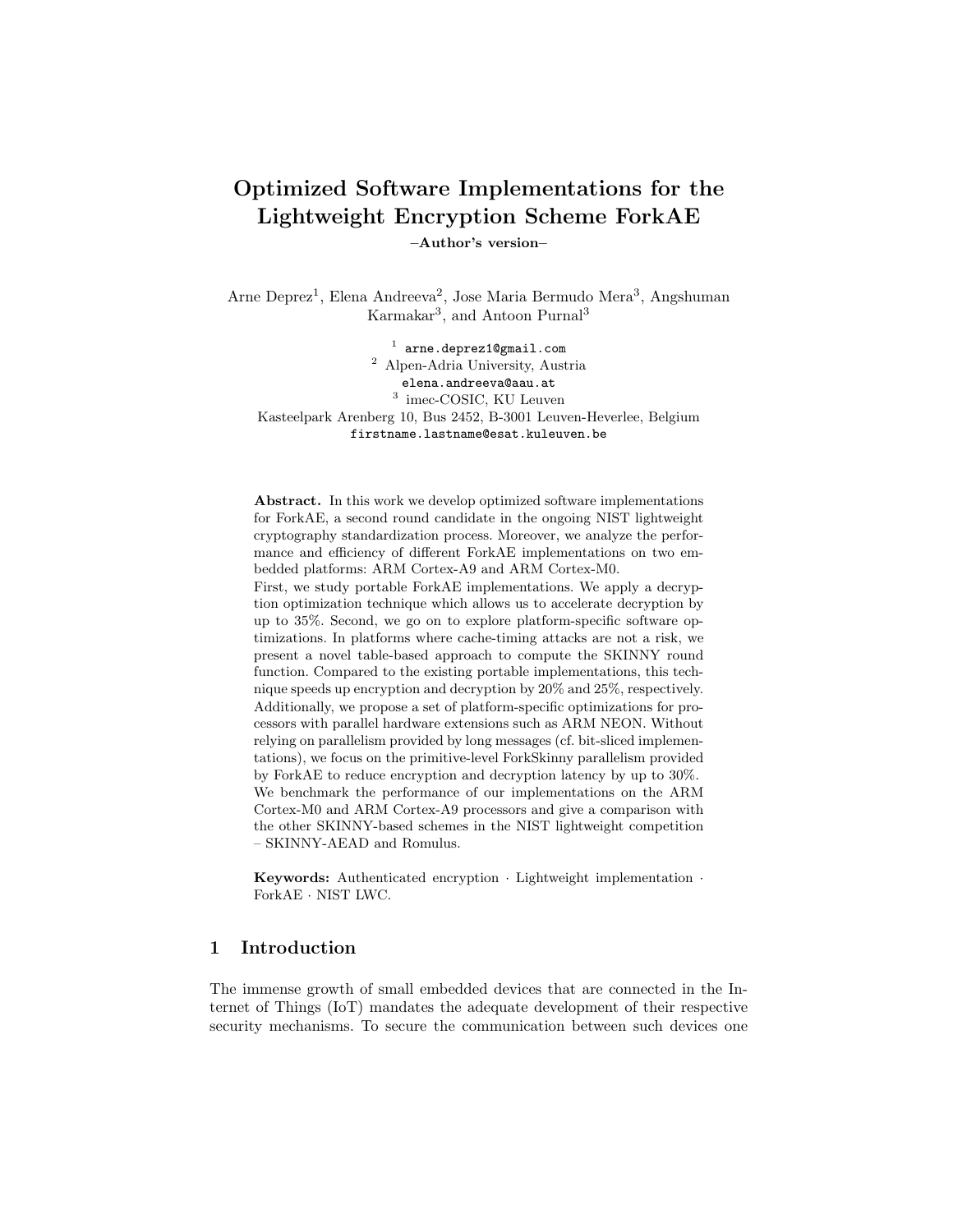most commonly requires the use of lightweight symmetric authenticated encryption schemes. The competition for dedicated standards for lightweight symmetric authenticated encryption (AE) and/or hashing algorithms that is run at present by the U.S. National Institute of Standards and Technology (NIST) is a clear indication of the benefits and demand for such algorithms in practice. Besides security, achieving good performance in software implementations is an important criterion for all candidates in the second round of this standardization process. In their call for submissions, NIST states that the algorithms should preferably be " ...optimized to be efficient for short messages (e.g., as short as 8 bytes)." and "Compact hardware implementations and embedded software implementations with low RAM and ROM usage should be possible." In this work we focus on ForkAE [\[1,](#page-14-0) [2\]](#page-14-1), a NIST lightweight cryptography (LWC) second round candidate which is particularly optimized for the processing of such short messages. ForkAE uses a novel building block called forkcipher [\[2,](#page-14-1) [3\]](#page-14-2) which enables one primitive call per data block for secure authenticated ecnryption with associated data AEAD. Forkcipher in ForkAE is instantiated with the ForkSkinny primitive which reuses the SKINNY [\[5\]](#page-14-3) round and tweakey functions. The SKINNY-based nature of ForkSkinny gives us a natural reference point for comparison with the rest of the SKINNY-based candidates in the competition SKINNY-AEAD [\[6\]](#page-14-4) and Romulus [\[9\]](#page-14-5). Moreover, software implementation results come with distinct advantages and optimization techniques when one deals with general versus specific platforms. In this work we aim to illustrate the advantages of ForkAE in all those aspects.

Contributions. Our contributions in this work are as follows.

- 1. We analyze portable ForkAE implementations across a range of platforms and show that decryption latency can be significantly reduced (up to 35%) by preprocessing the tweakey schedule. Our new decryption approach achieves code size reduction (up to  $31\%$ ) in addition to speed-up, at the cost of higher memory usage.
- 2. We explore platform-specific optimizations. Our first implementation, suitable for systems where (cache-) timing attacks are not applicable, accelerates ForkAE encryption and decryption by 20% to 25%, respectively, by representing the forward and inverse round functions as a series of table lookups. We also explore the speed-memory trade-off for this implementation strategy.
- 3. We provide a second platform-specific implementation which targets platforms with SIMD (Single Instruction Multiple Data) parallel hardware extensions. Our implementation is developed to exploit the data-level parallelism present in ForkAE. Our results indicate that the efficiency and performance of ForkAE on such platforms can be significantly increased, reducing encryption and decryption latency by up to 30%.
- 4. We benchmark the performance of our implementations on the ARM Cortex-M0 and ARM Cortex-A9 processors, illustrating the improved software performance of ForkAE. Benchmark results are compared with the other SKINNYbased schemes in the second round of the NIST LWC standardization process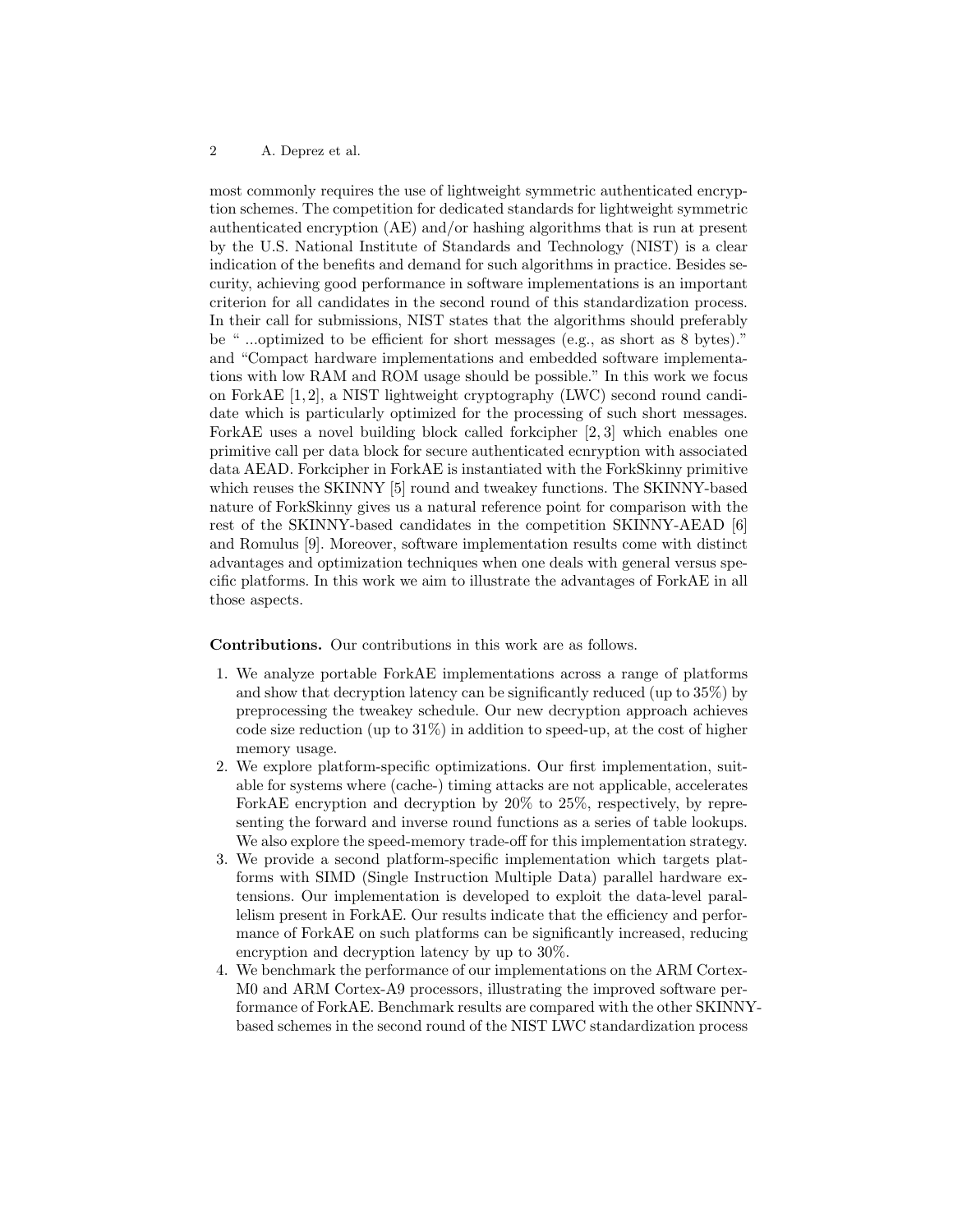SKINNY-AEAD and Romulus. All implementations described in this paper are publicly available at [\[8\]](#page-14-6).

# 2 Background on ForkAE

ForkAE uses a forkcipher primitive that was specifically designed for use in authenticated encryption of short messages. More concretely, it produces a 2n-bit output from an *n*-bit input block via the secret key  $K$  and a public tweak  $T$ . The forward computation corresponds to calculating two independent permutations of the input block at a reduced computational cost (compared to two tweakable block cipher calls). A forkcipher can be obtained following the so-called iteratefork-iterate [\[2\]](#page-14-1) paradigm by using a round based (tweakable) block cipher to transform the input block  $M$  a fixed number of rounds into the intermediate state  $M'$  which is then "forked" (duplicated) and further iterated in two separate branches, producing the outputs  $C_0$  and  $C_1$ . M can be computed backwards from  $C_0$  or  $C_1$  and in addition, either of the ciphertext blocks can be computed from the other via the so-called reconstruction functionality.

## 2.1 The Tweakable Forkcipher ForkSkinny

ForkAE uses the ForkSkinny forkcipher primitive which is based on the lightweight tweakable block cipher SKINNY [\[5\]](#page-14-3). The key and tweak are processed following the TWEAKEY approach [\[10\]](#page-14-7). ForkSkinny uses the SKINNY round function (RF) and tweakey schedule (TKS) to update its intermediate state and tweakey. The state of the second branch is also modified by an additional branch constant value (BC). The general processing of M under tweakey  $K||T$  to  $C_0||C_1$  in ForkSkinny is depicted in Figure [1](#page-2-0) and all details can be found in the ForkAE submission document [\[1\]](#page-14-0).

<span id="page-2-0"></span>

Fig. 1: Outline of ForkSkinny.

ForkSkinny comes in four instances [\[1\]](#page-14-0), differing in the block (64- and 128 bit) and the tweakey (192-, 256- and 288-bit) sizes. Each instance is denoted as ForkSkinny-n-t where  $n$  and  $t$  are the block- and the tweakey size, respectively, in bits. The size of the key (128 bits) is the same for all instances. Each instance has a fixed number of  $r_{init}$  rounds before the forking step and a fixed number of  $r_0 = r_1$  rounds in each branch after the forking point.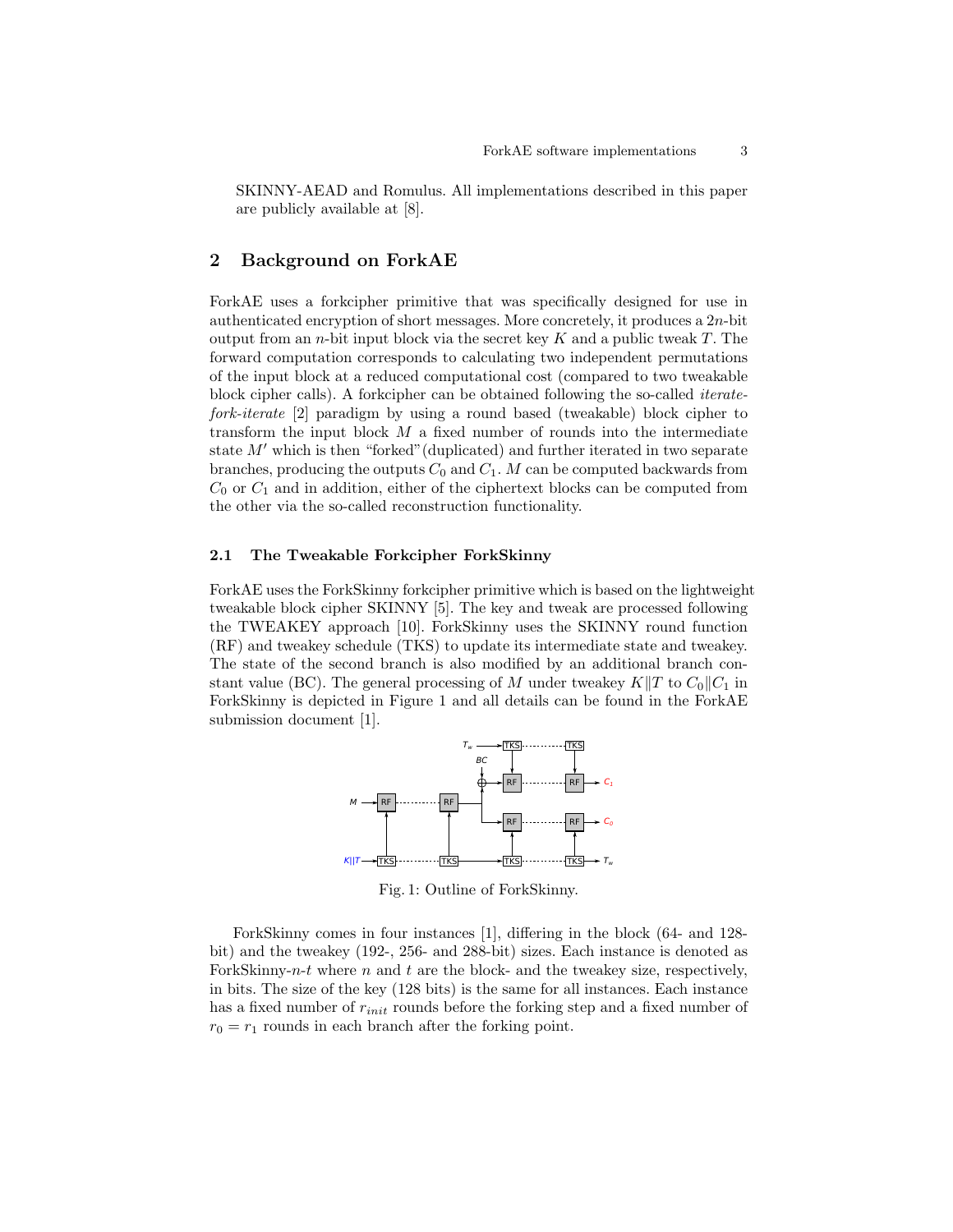## <span id="page-3-0"></span>2.2 The ForkSkinny Round Function and Tweakey Schedule

The ForkSkinny round function (RF) consists of the same five operations as the SKINNY round function and they are described by their effect on the internal state. The internal state (IS) is represented by a 4x4 matrix where each cell contains 8 bits (if  $n = 128$ ) or 4 bits  $(n = 64)$  of data. In the beginning of the cipher evaluation, the input block is loaded into the internal state in a row-wise manner. The operations of the round function are listed below:

SubCells: Each cell of the internal state is substituted according to the SKINNY S-boxes [\[5\]](#page-14-3).

AddConstants: Constants are added to the first column of the IS. These constants are generated by a Linear-Feedback-Shift-Register (LFSR) [\[1\]](#page-14-0).

AddRoundTweakey: Round-tweakey material is added to the internal state in the first two rows.

ShiftRows: The cells in the second row of the internal state are rotated one position to the right. The third row is rotated 2 cells and the fourth row 3 cells. MixColumns: Each column of the internal state is modified by a multiplication with a binary matrix  $M$  [\[5\]](#page-14-3).

At the beginning of the encryption procedure, a tweakey state is created as a set of 4x4 matrices with cells of the same size as those of the internal state. The tweakey matrices are then filled row-wise with the tweak and the key. This results in the matrices TK1, TK2 and possibly TK3. In each round, the first two rows of each of the matrices are jointly added to the first two rows of the internal state  $(i.e.,$  in AddRoundTweakey). After that, the tweakey state is updated to create the next round-tweakey. The update consists of a permutation of the cells and modification of the first two rows of TK2 and TK3 (if any) with an LFSR.

The ForkAE submission specifies two different modes of operation for domain extension of ForkSkinny: a parallel PAEF and a sequential SAEF [\[1\]](#page-14-0). The presented optimizations in this work are focused at the primitive level  $(i.e.,$ ForkSkinny) due to its higher impact on short message processing.

# <span id="page-3-1"></span>3 Portable Implementations of ForkAE

When carefully designing software in a low-level language, it is possible to obtain efficient and secure implementations that can be compiled for a broad range of platforms. In the design of such software, careful attention should be spent to efficiently use the memory and avoid side-channel vulnerabilities.

In a concurrent work, Weatherley [\[15\]](#page-15-0) explores efficient software for lightweight cryptographic primitives on general 32-bit platforms. This includes implementations of all instances of ForkAE. These implementations aim to perform well on 32-bit embedded microprocessors and are designed to execute in constant time with constant-cache behaviour [\[15\]](#page-15-0). In this section, we propose an optimization that increases the performance of ForkAE decryption in these implementations.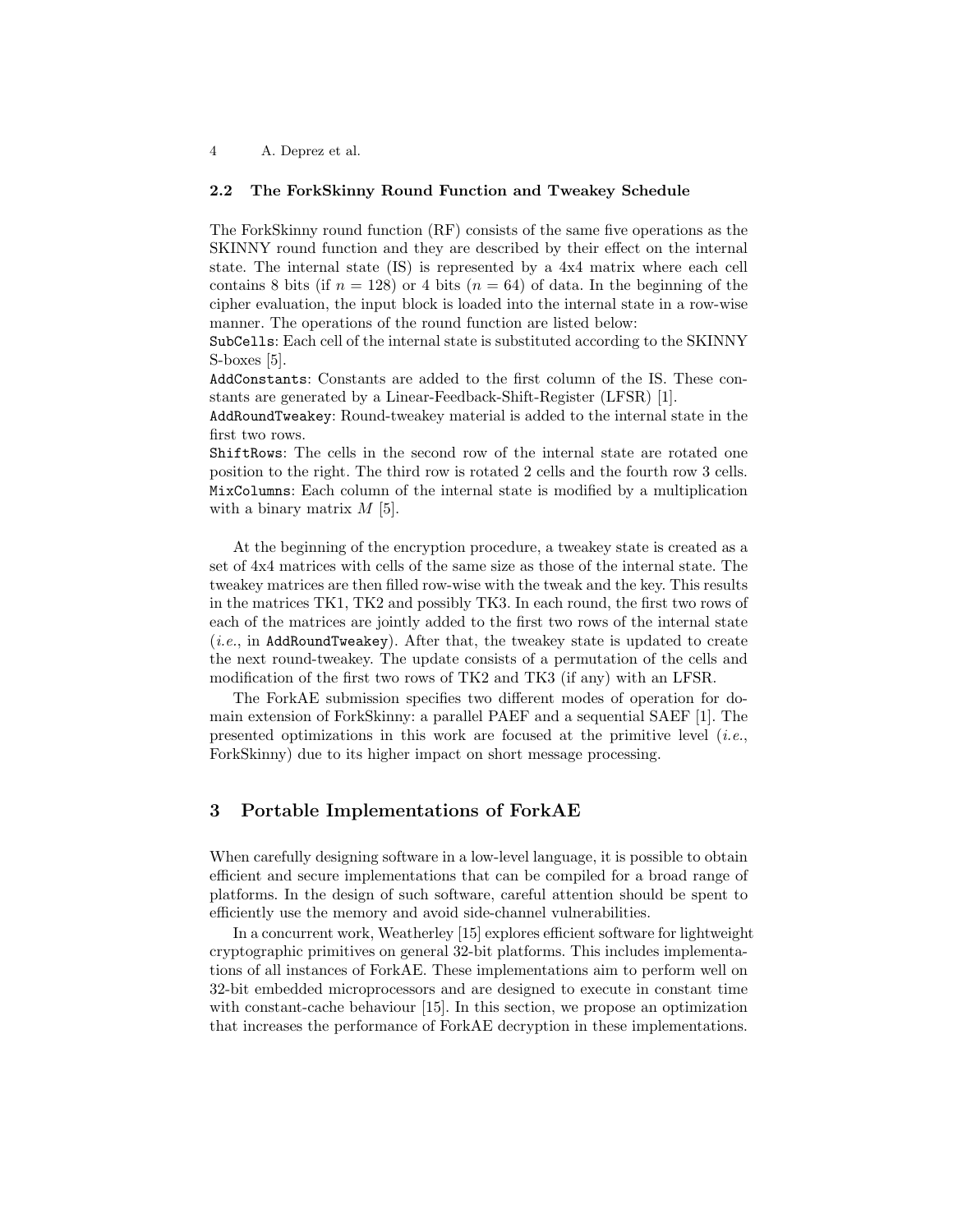### <span id="page-4-0"></span>3.1 Decryption Optimization

For decryption, the evaluation of ForkSkinny requires the final round-tweakey to be computed. In the existing portable implementation from [\[15\]](#page-15-0), this is achieved by fast-forwarding the tweakey state until the end of the tweakey schedule. The resulting round-tweakey is then inverted on-the-fly every round. By introducing many duplicate calculations, this approach causes ForkSkinny decryption to be significantly slower than encryption.

Duplicate calculations can be avoided when the tweakey schedule is iterated once and the portion of the round-tweakey that needs to be added to the internal state is saved in memory. This way, the correct round-tweakey can be directly accessed during the round function evaluation. This ensures that the tweakey schedule is only calculated once and significantly reduces the decryption time. This implementation strategy introduces a higher memory usage as the roundtweakeys needs to be stored in memory. However, instead of storing the full round-tweakeys, we show that it is sufficient to store only the relevant rows of the tweakey state. Moreover, these can readily be added together to reduce the memory footprint even more (cf. Section [2.2\)](#page-3-0).

This new decryption approach achieves a significant speed-up and code size reduction, at the expense of higher memory usage. The ROM size is reduced because the round function code no longer needs to include tweakey calculations.

# <span id="page-4-1"></span>4 Lookup Table Implementations of ForkAE

Lookup tables can be used to speed up the calculations without introducing a security risk in platforms that are not vulnerable to cache-timing attacks. The original proposal of the Rijndael cipher for the Advanced Encryption Standard (AES) proposes very efficient implementations for 32-bit platforms, by combining multiple steps of the round function in table look ups [\[7\]](#page-14-8). In this section we show how, in a similar way, the SKINNY round function in ForkAE can be translated into a combination of table look ups. For the inverse round function, such a transformation is more complex. Here, the different steps of the inverse round must first be reordered, defining a modified inverse round function for which a table-base implementation can be derived.

### 4.1 Tabulating the Round Function

We represent the internal state at the beginning of the SKINNY round function by the matrix A (eq. [\(1\)](#page-5-0)). For variants of ForkSkinny with a block size  $n = 128$ , the elements  $a_{i,j}$  of this matrix are 8-bit values. In Equation [\(5\)](#page-5-1), we write the effect of the round function on a column  $a_j$  to obtain the column  $b_j$  of the state  $B = (b_0, b_1, b_2, b_3)$  at the end of the round. In this equation  $S[a]$  denotes the output of the S-box of the SubCells step for input  $a$ . The binary matrix  $M$ (eq.  $(2)$ ) defines the MixColumns operation and the matrix X contains the constants that are added in the AddConstants step (eq. [\(3\)](#page-5-3)). The addition is always a bit-wise addition. This corresponds to an XOR operation and is denoted with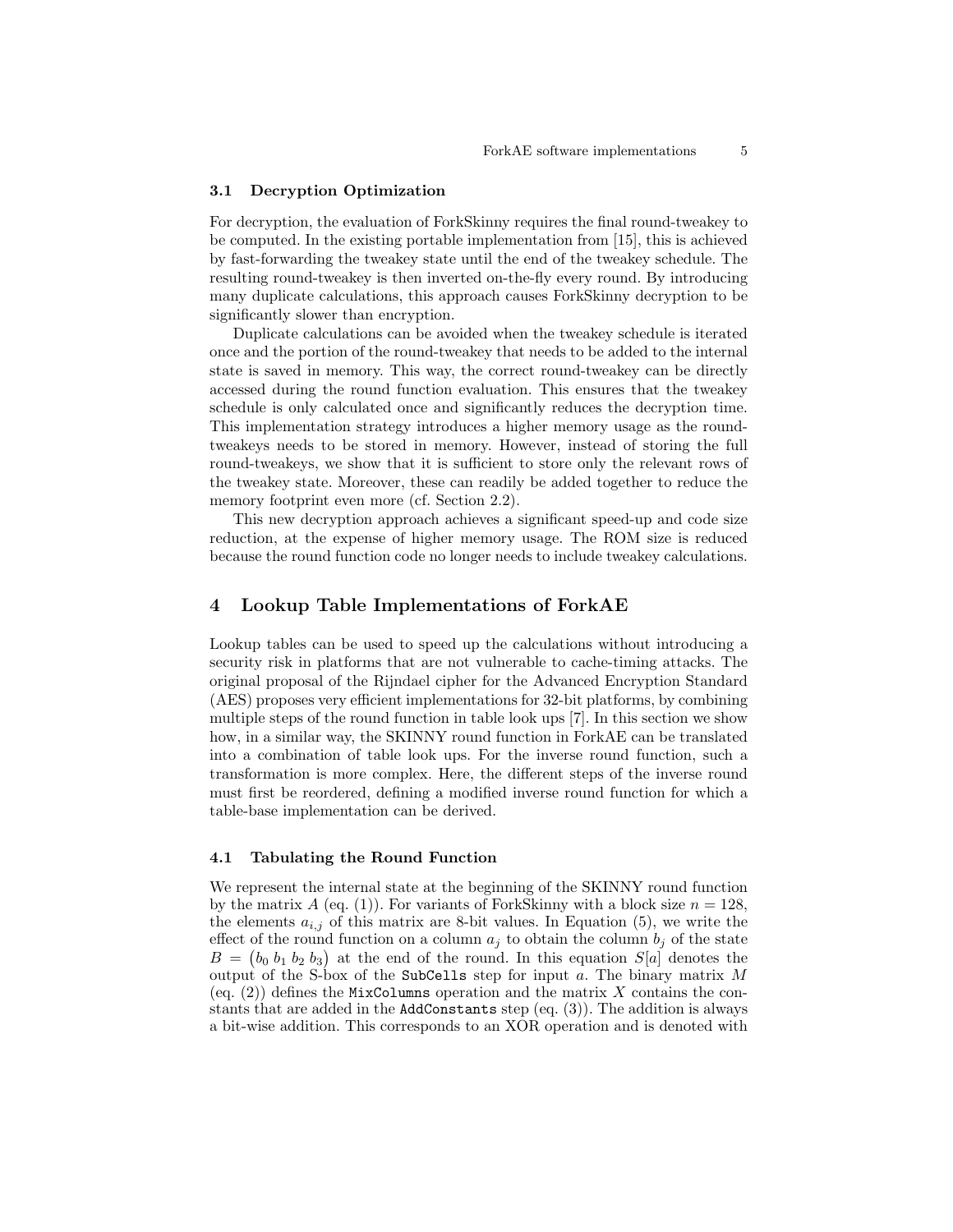<span id="page-5-0"></span>the operator ⊕. Indices should be taken modulo 4, as the ShiftRows operation is a rotation. The values  $TK_{i,j}$  contain the round-tweakey material that is added in the AddRoundTweakey step (eq. [\(4\)](#page-5-4)).

<span id="page-5-4"></span><span id="page-5-3"></span><span id="page-5-2"></span>
$$
A = \begin{pmatrix} a_{0,0} & a_{0,1} & a_{0,2} & a_{0,3} \\ a_{1,0} & a_{1,1} & a_{1,2} & a_{1,3} \\ a_{2,0} & a_{2,1} & a_{2,2} & a_{2,3} \\ a_{3,0} & a_{3,1} & a_{3,2} & a_{3,3} \end{pmatrix}
$$
 (1)  

$$
M = \begin{pmatrix} 1 & 0 & 1 & 1 \\ 1 & 0 & 0 & 0 \\ 0 & 1 & 1 & 0 \\ 1 & 0 & 1 & 0 \end{pmatrix}
$$
 (2)  

$$
TK_{i,j} = TK1_{i,j} \oplus TK2_{i,j}(\oplus TK3_{i,j})
$$
 (4)

Unfortunately, constants and tweakey material should be added before ShiftRows and MixColumns. We solve this problem by splitting the round function in three terms and distributing the matrix multiplication with M.

<span id="page-5-1"></span>
$$
b_j = \begin{pmatrix} b_{0,j} \\ b_{1,j} \\ b_{2,j} \\ b_{3,j} \end{pmatrix} = M \cdot \begin{pmatrix} S[a_{0,j}] \\ S[a_{1,j-1}] \\ S[a_{2,j-2}] \\ S[a_{3,j-3}] \end{pmatrix} \oplus \begin{pmatrix} x_{0,j} \\ x_{1,j-1} \\ x_{2,j-2} \\ x_{3,j-3} \end{pmatrix} \oplus \begin{pmatrix} TK_{0,j} \\ TK_{1,j-1} \\ 0 \\ 0 \end{pmatrix}
$$
 (5)

With the lookup tables  $T_0...T_3$  defined in eq. [\(6\)](#page-5-5), we can now calculate the first term as in eq. [\(7\)](#page-5-6). For ForkSkinny instances with  $n = 128$ , each of these tables has 256 entries of 32-bit (one for every possible input  $a$ ) and thus takes up  $1 \text{ kB}$  of memory. To avoid having to store 4 kB of tables in memory, it is possible to store only one table  $T = (S[a] S[a] S[a])^{\top}$  and mask it according to the needed vector. This approach needs an extra 4 logical AND operations per column, but has a smaller ROM size because only one table of  $1 \text{ kB}$  needs to be stored.

$$
T_0[a] = \begin{pmatrix} S[a] \\ S[a] \\ 0 \\ S[a] \end{pmatrix}, T_1[a] = \begin{pmatrix} 0 \\ 0 \\ S[a] \\ 0 \end{pmatrix}, T_2[a] = \begin{pmatrix} S[a] \\ 0 \\ S[a] \\ S[a] \end{pmatrix}, T_3[a] = \begin{pmatrix} S[a] \\ 0 \\ 0 \\ 0 \end{pmatrix}
$$
(6)

<span id="page-5-6"></span><span id="page-5-5"></span>
$$
M \cdot \begin{pmatrix} S[a_{0,j}] \\ S[a_{1,j-1}] \\ S[a_{2,j-2}] \\ S[a_{3,j-3}] \end{pmatrix} = T_0[a_{0,j}] \oplus T_1[a_{1,j-1}] \oplus T_2[a_{2,j-2}] \oplus T_3[a_{3,j-3}] \tag{7}
$$

The second term corresponds to the values added in the AddConstants step and can be calculated by applying the Shiftrows and MixColumns step to the matrix X, resulting in the matrix from eq. [\(8\)](#page-6-0). For  $j = 0, 1, 2$  the j-th column of this matrix  $AC_j$  needs to be added with the first term. The first two columns of this matrix are different for every round, but can also be stored in a lookup table.

The final term involves the application of ShiftRows and MixColumns to the round-tweakey. This corresponds to an addition of the column  $K_j$  (eq. [\(9\)](#page-6-1)).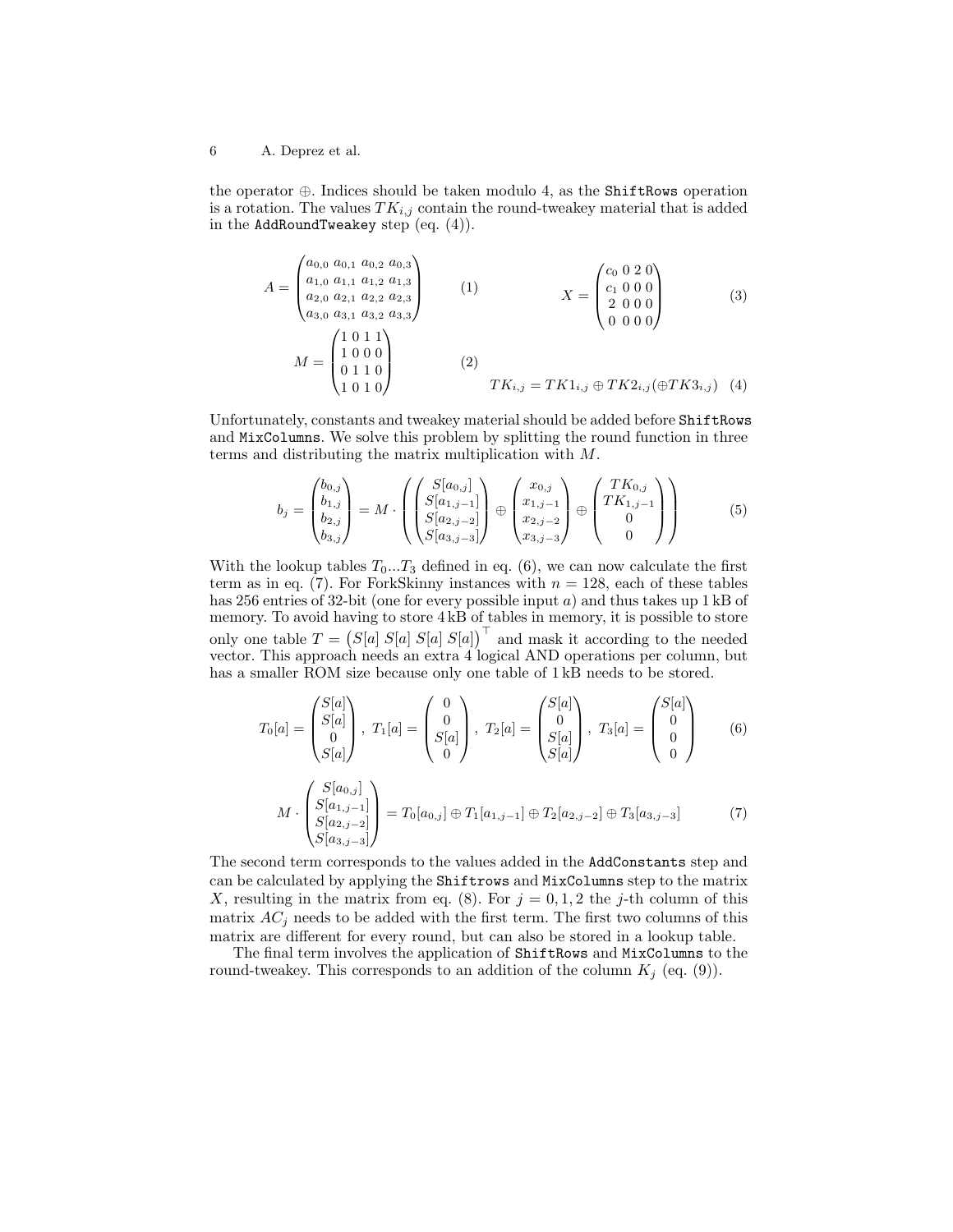<span id="page-6-1"></span><span id="page-6-0"></span>
$$
AC = \begin{pmatrix} c_0 & 0 & 0 & 0 \\ c_0 & 0 & 2 & 0 \\ 0 & c_1 & 2 & 0 \\ c_0 & 0 & 0 & 0 \end{pmatrix}
$$
 (8) 
$$
K_j = \begin{pmatrix} TK_{0,j} \\ TK_{0,j} \\ TK_{1,j-1} \\ TK_{0,j} \end{pmatrix}
$$
 (9)

Finally, every column  $b_i$  of the output of the round function can be calculated as in Equation [\(10\)](#page-6-2), requiring 5 table lookups and 5 XOR operations per column. For the third column, the constant lookup can be omitted as it is always the same. The final column does not feature any constants, saving another lookup and XOR. This results in a total cost for calculating the round function of 18 table lookups, 19 XOR operations and the cost of constructing the columns  $K_i$ .

$$
b_j = T_0[a_{0,j}] \oplus T_1[a_{1,j-1}] \oplus T_2[a_{2,j-2}] \oplus T_3[a_{3,j-3}] \oplus AC_j \oplus K_j
$$
 (10)

### <span id="page-6-2"></span>4.2 The Inverse Round Function

In order to be able to implement the inverse round function in a similar way as the forward round, the SubCells step needs to be the first step of the inverse round and the ShiftRows step needs to come before the MixColumns step, which is not the case. In order to obtain an inverse round function where the SubCells inv steps comes first, steps of consecutive rounds need to be combined in a new round and a different first and final round need to be defined. We illustrate this in Figure [3.](#page-7-0) However, in this approach the ShiftRows inv step still comes after the MixColumns inv step and designing an efficient table-lookup implementation is still not possible. To solve this problem we noted that the sequence of operations from Figure [2a,](#page-7-0) can be also be calculated with the sequence of operations from Figure [2b,](#page-7-0) allowing to delay the ShiftRows inv step. Here, we shift in advance the round-tweakey material and the constants, so that they are added to the correct part of the row that is not yet shifted.

When the ShiftRows\_inv operation is calculated after the addition of shifted round-tweakey material and shifted constants, it comes before the SubCells inv step. Now, the SubCells inv and ShiftRows inv can easily be swapped because the ShiftRows inv step does not modify the value within a cell and SubCells inv operates on individual cells [\[7\]](#page-14-8). With this reordering of operations, it becomes possible to define the new inverse rounds as in Figure [4.](#page-7-0) In the calculation of these  $n - 1$  new inverse rounds the first three steps can now be combined into table lookups. The table-based implementation is even more simple here, because the round-tweakey material and constants are added at the end of the round and their columns do not need to be mixed in advance. The tables are different than for the forward round, but also here the possibility exists to use only one table to reduce the memory size of the implementation.

## 4.3 64-bit instance

The round function transformation can also be applied to the instance where  $n =$ 64 and the cells of the internal state contain 4-bit values. However, with a single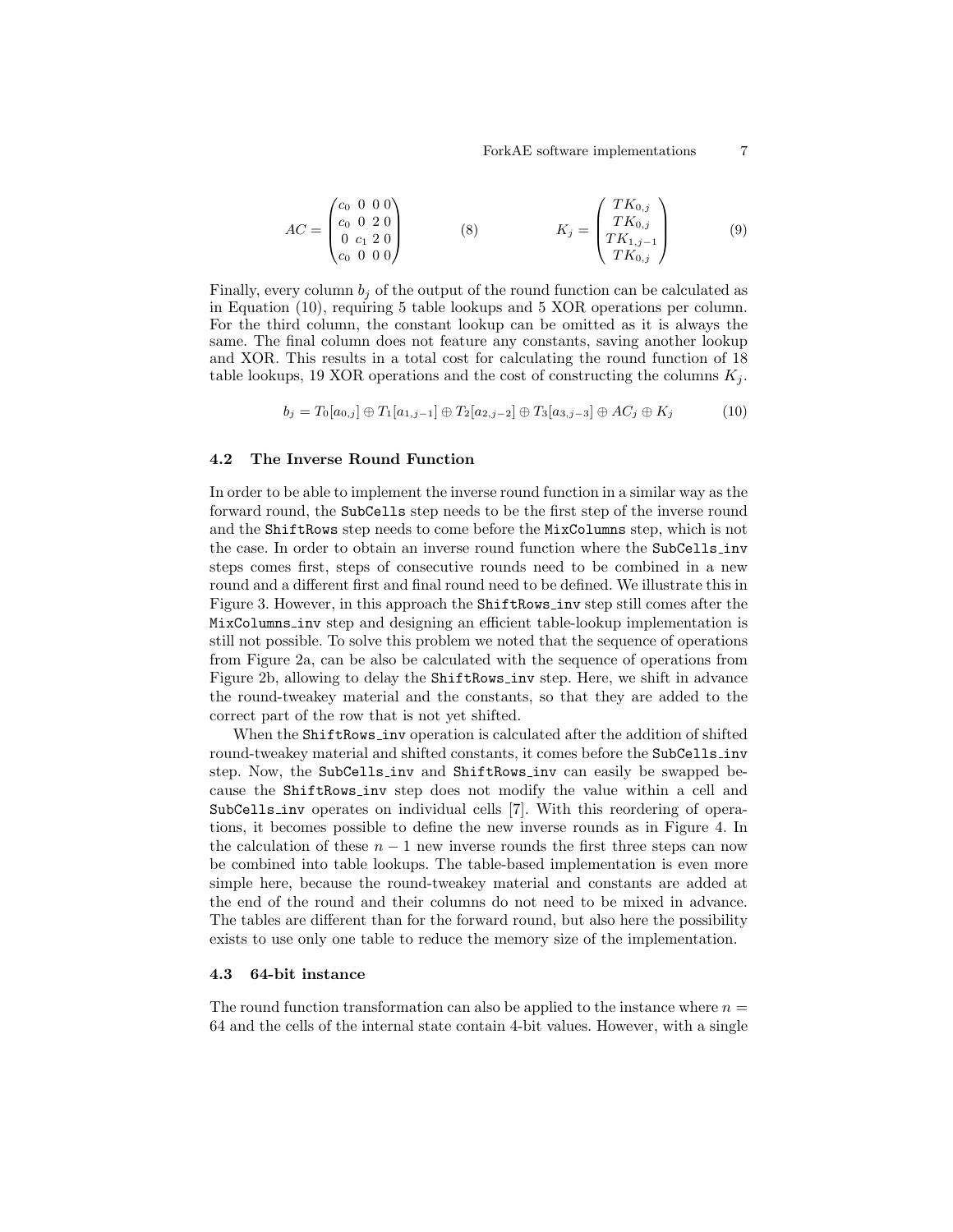8 A. Deprez et al.

<span id="page-7-0"></span>

Fig. 3: Definition of a new Fig. 4: Definition of new inverse round that starts inverse round with delayed with the SubCells inv step. ShiftRows inv step.

byte containing two cells of the internal state, designing software that calculates this table-based round function becomes more difficult. A lot of overhead is needed to transform the state to a column representation, to select the correct 4-bit values, to construct the round-tweakey columns, etc. A possible solution to this is to split the cells of the internal state in separate bytes, i.e. using bytes that are half empty. Both ways of implementing the 64-bit lookup table round function were tested, but could not provide a speed-up.

# 5 Parallel Implementations of ForkAE

Cryptographic algorithms often feature data-level parallelism. As a result, they can be made more efficient or achieve higher performance when Single Instruction, Multiple Data (SIMD) hardware is available. Examples of such implementations are the bit-sliced implementation of AES from [\[11\]](#page-14-9) using x86 Streaming SIMD Extensions (SEE) instructions, or the SKINNY implementation from [\[12\]](#page-14-10) using x86 Advanced Vector Extensions (AVX). These bit-sliced implementations exploit the parallelism of processing multiple input blocks of long messages. As such, they are not well-suited for processing short messages.

To increase efficiency for the short messages typical for lightweight applications, the performance of a single primitive call needs to be improved. This section explores the data-level parallelism in ForkSkinny, and how it can be exploited in a SIMD-enabled processor. Specifically, we use the ARM NEON extension, available in the ARM Cortex-A9 processor of the Zynq ZYBO platform  $[4]$ .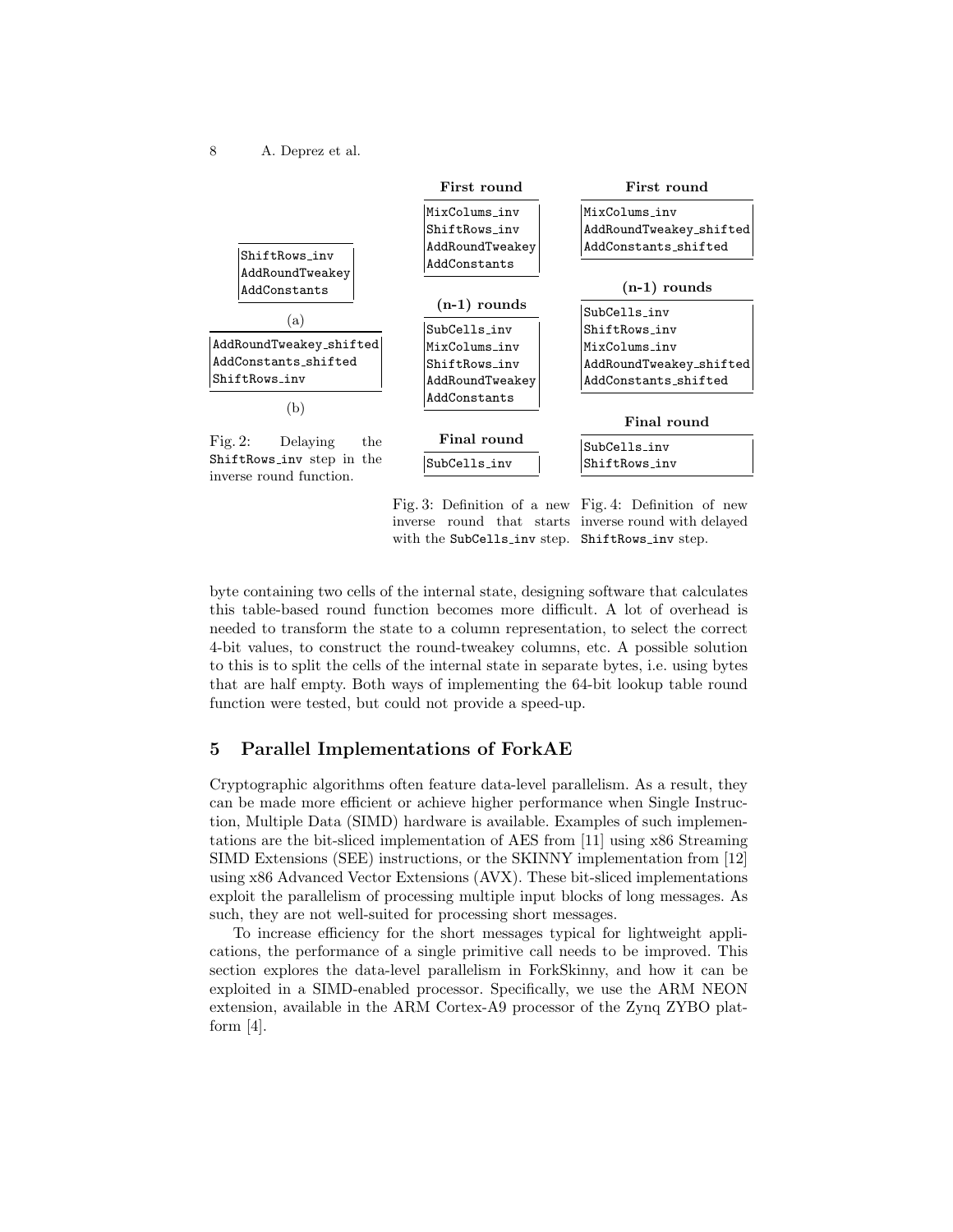#### 5.1 Parallelism in the Round Function

When looking at the round function, the S-box layer is the most promising subject for SIMD acceleration, because it works on the entire state in parallel and because it is the most computationally heavy part of the round function. In the portable C implementations, the S-box layer accounts for 60-80% of the execution time of round function and tweakey schedule combined.

For ForkSkinny instances with blocksize  $n = 128$ , the internal state fits perfectly in a NEON 128-bit quadword register. This effectively allows four times as much data to be processed in parallel. The S-box can be fully calculated for all cells of the internal state with a set of  $\pm 60$  NEON instructions. This reduces the execution time for the S-box from 169 to 83 clock cycles, a reduction of  $\pm 50\%$ .

The  $n = 64$  ForkSkinny instance requires just one 64-bit NEON halfword register for its internal state. It also features a simpler S-box than the 128 bit instances, requiring roughly half the amount of instructions. We reduce its execution time from 117 clock cycles to 72 clock cycles, a reduction of  $\pm 60\%$ .

### 5.2 The Parallelism of the Fork

During encryption, forking after  $r_{init}$  rounds introduces data-level parallelism because the same round function is calculated in two independent branches. This parallelism has already been shown to increase performance in hardware implementations [\[13\]](#page-14-12). We now demonstrate that, if the processor features SIMD instructions, such primitive-level parallelism can also be exploited in software.

Although the state and round functions of both branches are independent, the tweakey schedule is serial. We overcome this apparent problem by calculating the round-tweakeys in advance and storing them (cf. decryption in Section [3.1\)](#page-4-0). While this increases memory usage, round-tweakeys are now instantly available and the calculations for both branches are again completely independent.

The combined size of the internal state in both branches of ForkSkinny-64- 192 is  $2 \times 64 = 128$  bits. As this fits in a single NEON quadword register, the S-box can be calculated for both states in parallel, with only one set of NEON instructions. We already reduced S-box execution time from 117 to 72 clock cycles, and doing this for both branches would require 144 cycles. By leveraging the parallel branches with NEON, we manage to reduce this further to 85 cycles.

For instances with block size  $n = 128$ , the parallel hardware is already maximally exploited for the S-box calculation. As a consequence, executing two round functions in parallel will not speed up that part of the round function. For other parts of the round function a parallel execution does not improve performance because of the overhead introduced by using the NEON hardware. In processors with 256-bit (or higher) SIMD hardware (e.g., AVX on x86), both states can again be processed in parallel, similarly as for the 64-bit instance.

# 6 Performance Analysis

We analyze the performance of the ForkAE implementations on two different platforms. The first platform is the ZYBO development platform, containing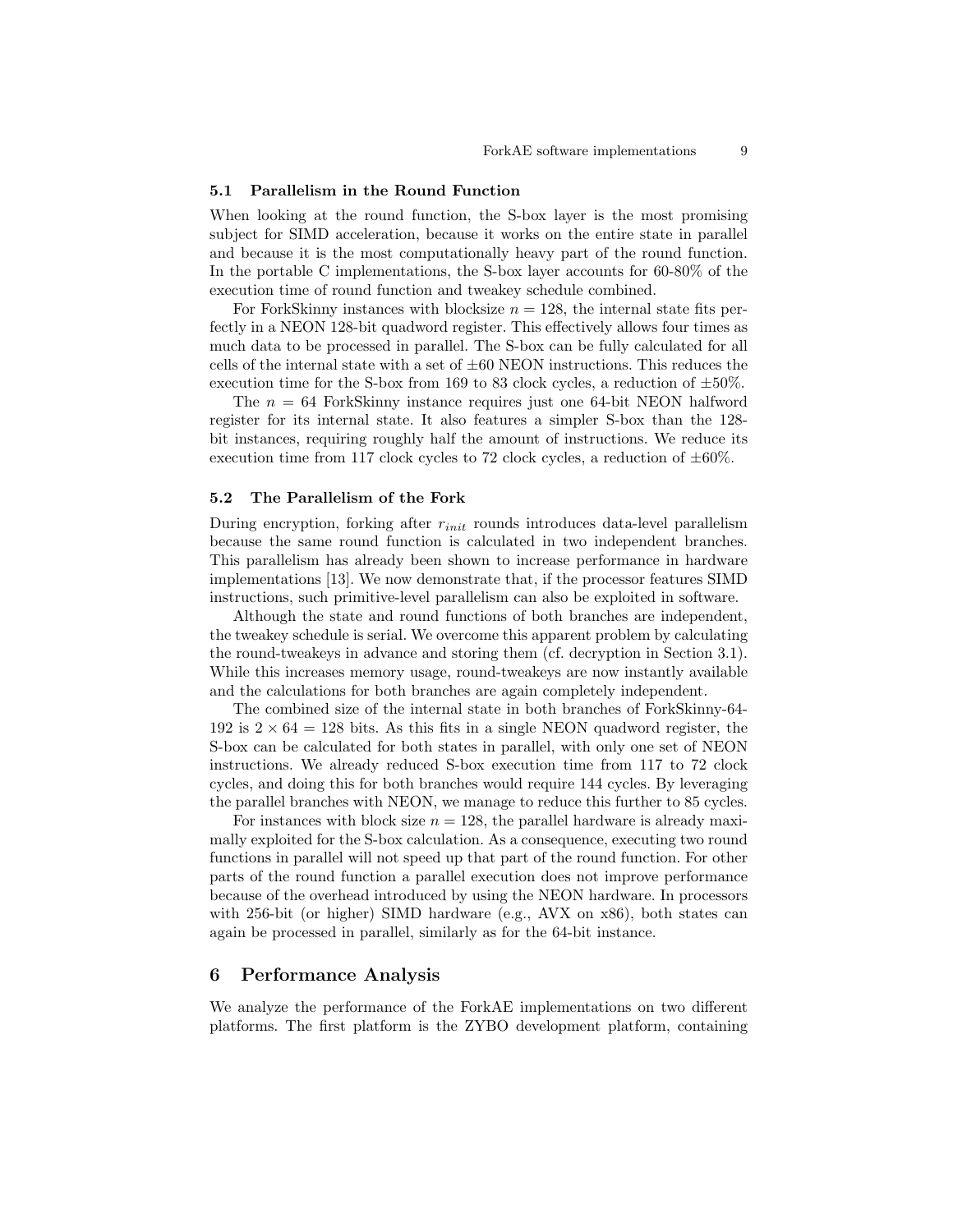the Xilinx Z-7010 system-on-chip (SoC). The Xilinx Z-7010 contains a 650 MHz dual-core ARM Cortex-A9, 240 kB RAM and 512 MB ROM. We use a single core for the evaluation. The second platform is the STM32F0 microcontroller, which incorporates a 32-bit 48 MHz ARM Cortex-M0, 8 kB RAM and 64 kB ROM.

We always compile the C code with gcc and compiler option  $-\text{Os}(i.e.,$  optimizing for implementation size). We report the three most important performance metrics: speed, implementation size (ROM) and memory usage (RAM). Speed is evaluated by measuring the execution time for different input sizes, and expressed in the common metric of cycles/byte. The number that is reported is the average amount of cycles/byte needed for encryption or decryption of messages with sizes ranging from 1 block (64 or 128 bit depending to the instance) to 8 blocks. The size of the implementation, or ROM size, is expressed in bytes and corresponds to the memory necessary to store all compiled code needed for encryption or decryption. It also includes the storage of constant data such as the round constant. The memory usage, or RAM size, is also expressed in bytes and corresponds to the total amount of RAM memory that is used during encryption/decryption. This consists mainly of variables and data structures.

Constant-time execution: We followed the best practices for constanttime software implementation. Our implementation does not have any secretdependent control flow. Furthermore, we used the dudect tool [\[14\]](#page-15-1) to verify the constant-time execution of the optimized portable and parallel implementations.

### 6.1 Portable Implementations

The performance of the portable 32-bit C implementations is analysed on the Cortex-M0 and Cortex-A9 processors, and summarized in Table [1.](#page-10-0) It is clear that the duplicate tweakey calculations in the original approach (cf. Section [3\)](#page-3-1) have a significant impact on the execution time. On the Cortex-A9, decryption with the fast-forwarding approach takes 30-55% more cycles per byte than encryption. On the Cortex-M0, the difference is even 45-70%. Another downside of this approach is the increased code size and higher memory usage compared to encryption.

Our implementation with preprocessed tweakey schedule (cf. Section [3.1\)](#page-4-0) reduces this decryption time. For 128-bit instances with two tweakey matrices, the cycles per byte on the A9 are reduced with 17% compared to the decryption implementation from [\[15\]](#page-15-0). For three tweakey matrices, the speed-up is even greater: 25% for PAEF-ForkSkinny-128-288 and 35% for PAEF-ForkSkinny-64-192. Similar observations hold for the M0. While decryption is still slower than encryption, the difference between the two is now much smaller. Our approach achieves a speed-up and code size reduction in exchange for a higher memory usage. The ROM size is reduced because the code to iterate through the entire tweakey schedule takes less space than when the tweakey schedule is calculated both in the ForkSkinny decryption and in the inverse round function. The consequence is that the round-tweakey material is stored in a buffer, which introduces a bigger RAM size. This buffer needs to be  $(r_{init} + 2 \times r_0) \times \frac{n}{16}$  bytes big to store all round-tweakeys. The buffer is largest for PAEF-ForkSkinny-128-288, where 696 bytes of memory are needed to store the preprocessed tweakey.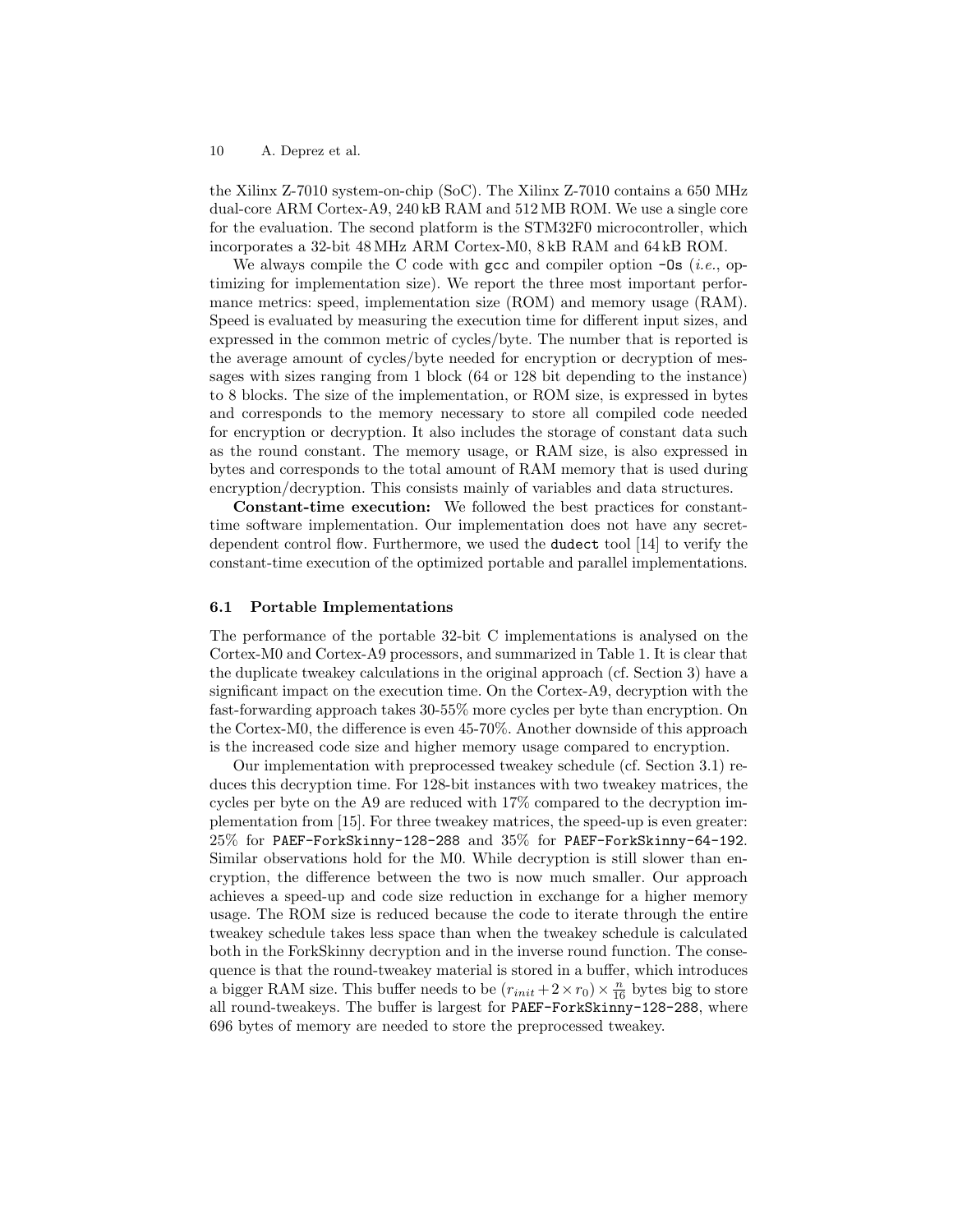<span id="page-10-0"></span>Table 1: Implementation figures for ForkAE encryption/decryption with portable 32-bit C implementations. Implementations from [\[15\]](#page-15-0).

|                                            | $\overline{\text{Cortex}}$ -A9 |      |         | Cortex-M0 |         |     |
|--------------------------------------------|--------------------------------|------|---------|-----------|---------|-----|
| Encryption                                 | c/B                            |      | ROM RAM | c/B       | ROM RAM |     |
| PAEF-FS-64-192                             | 1669                           | 3067 | 107     | 4002      | 2067    | 107 |
| PAEF-FS-128-192                            | 1072                           | 3187 | 161     | 2457      | 2251    | 161 |
| PAEF-FS-128-256                            | 1074                           | 3219 | 169     | 2458      | 2247    | 169 |
| PAEF-FS-128-288                            | 1408                           | 3483 | 189     | 3408      | 2541    | 189 |
| SAEF-FS-128-19                             | 1075                           | 3015 | 161     | 2475      | 2187    | 161 |
| SAEF-FS-128-256                            | 1076                           | 3043 | 169     | 2476      | 2173    | 169 |
| Decryption                                 |                                |      |         |           |         |     |
| PAEF-FS-64-192                             | 2596                           | 3999 | 140     | 6767      | 2819    | 140 |
| PAEF-FS-128-192                            | 1397                           | 3735 | 210     | 3562      | 2715    | 210 |
| PAEF-FS-128-256                            | 1393                           | 3767 | 218     | 3563      | 2707    | 218 |
| PAEF-FS-128-288                            | 2001                           | 4399 | 254     | 5305      | 3243    | 254 |
| SAEF-FS-128-192                            | 1398                           | 3599 | 210     | 3580      | 2771    | 210 |
| SAEF-FS-128-256                            | 1397                           | 3603 | 218     | 3579      | 2757    | 218 |
| Decryption (preprocessed tweakey schedule) |                                |      |         |           |         |     |
| PAEF-FS-64-192                             | 1684                           | 2927 | 392     | 4167      | 1955    | 392 |
| PAEF-FS-128-192                            | 1165                           | 3131 | 810     | 2970      | 2303    | 810 |
| PAEF-FS-128-256                            | 1162                           | 3163 | 818     | 2971      | 2295    | 818 |
| PAEF-FS-128-288                            | 1491                           | 3363 | 950     | 4010      | 2571    | 950 |
| SAEF-FS-128-192                            | 1166                           | 2995 | 810     | 2988      | 2359    | 810 |
| SAEF-FS-128-256                            | 1164                           | 2999 | 818     | 2987      | 2345    | 818 |

In Figure [5a](#page-11-0) and Figure [5b,](#page-11-0) we compare the performance of ForkAE with other SKINNY-based AEAD schemes Romulus and SKINNY-AEAD. We compare the primary instances of the NIST LWC submission for small messages with different number of message  $(M)$  and associated data  $(A)$  blocks. These figures highlight the advantage of a forkcipher over a blockcipher for encryption of small messages.

### 6.2 Table-based Implementations

The lookup table round function described in Section [4](#page-4-1) is implemented on the STM32F0 platform with the ARM Cortex-M0 processor as an example lightweight platform with no cache. We explore the different trade-offs between speed, code size and memory usage. Table [2](#page-11-1) lists the results for an implementation with 4 different lookup tables. Compared to the portable implementations of Section [3,](#page-3-1) it needs up to 16% fewer clock cycles when the tables are stored in ROM. When the tables are stored in RAM, this gain is almost 20%.

We gain in speed in exchange for a higher memory cost. Particularly, when four lookup tables are used in combination with two tables containing the mixed and shifted round constants, a total of 4.7 kB of memory is needed. We show that the impact of the lookup table implementation on the memory usage can be greatly reduced when only one T-table is used instead four. The performance results for this method are listed in Table [2.](#page-11-1) This approach introduces some extra calculations in the round function, but as can be seen from the results, the impact on the computation time is only a few cycles per byte. The reduction in memory cost of  $3kB$  is significant and can be very important for the resourceconstrained devices in embedded applications.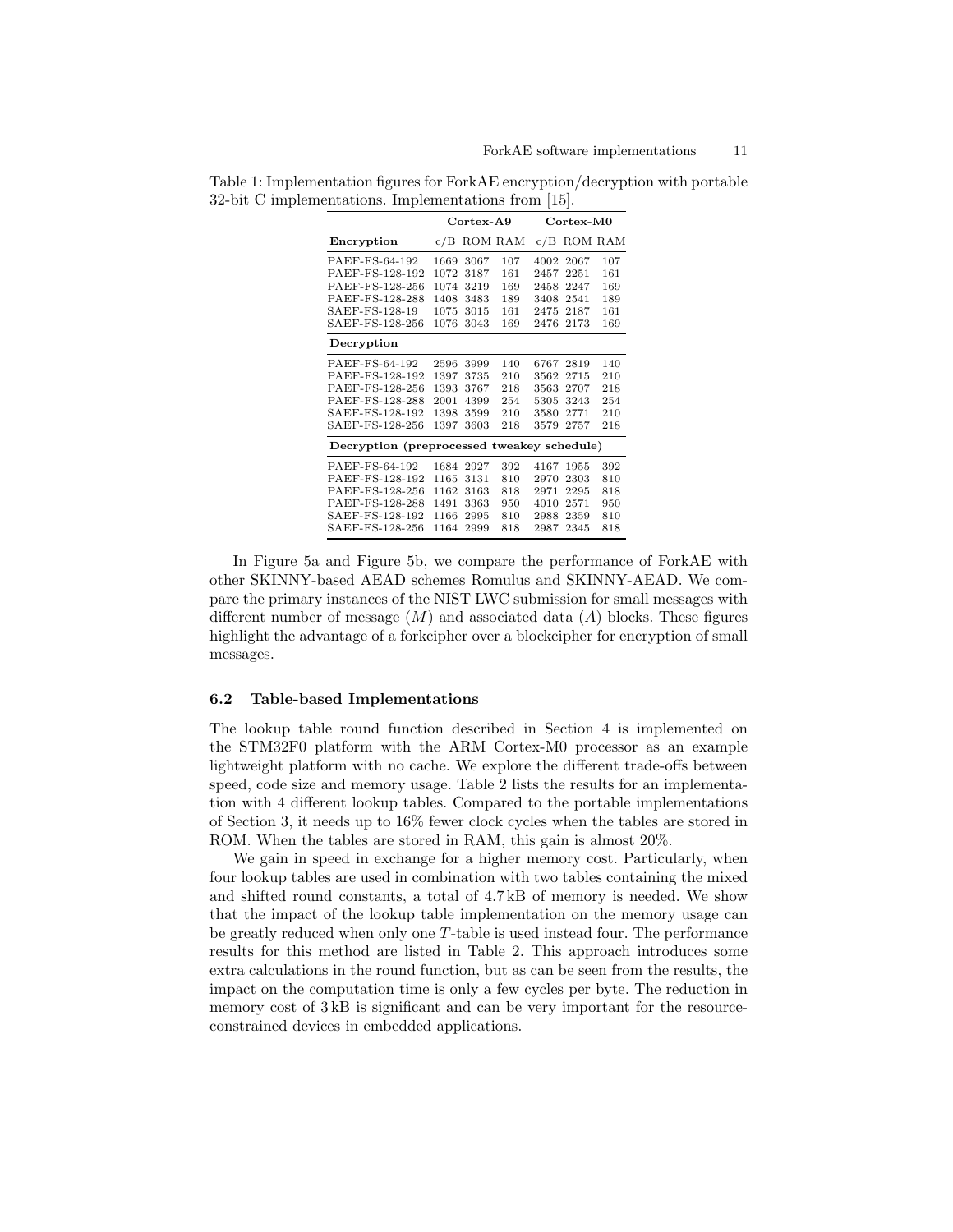<span id="page-11-0"></span>

Fig. 5: Performance comparison of SKINNY based ciphers on Cortex-A9. Encryption with implementations from [\[15\]](#page-15-0). Decryption with SKINNY, Romulus and PAEF-ForkSkinny-128-288(1) implementations from [\[15\]](#page-15-0) and PAEF-ForkSkinny-128-288(2) implementation with preprocessed tweakey schedule.

| Encryption      |      |         |     | Tables in ROM Tables in RAM |      |              |  |
|-----------------|------|---------|-----|-----------------------------|------|--------------|--|
| 4 lookup tables | c/B  | ROM RAM |     | c/B                         | ROM  | $_{\rm RAM}$ |  |
| PAEF-FS-128-192 | 2110 | 6752    | 192 | 2016                        | 1960 | 4984         |  |
| PAEF-FS-128-256 | 2111 | 6748    | 200 | 2017                        | 1956 | 4992         |  |
| PAEF-FS-128-288 | 2859 | 7034    | 220 | 2739                        | 2242 | 5012         |  |
| SAEF-FS-128-192 | 2128 | 6688    | 192 | 2035                        | 1896 | 4984         |  |
| SAEF-FS-128-256 | 2129 | 6674    | 200 | 2035                        | 1882 | 4992         |  |
| 1 lookup table  |      |         |     |                             |      |              |  |
| PAEF-FS-128-192 | 2138 | 3692    | 192 | 2030                        | 1972 | 1912         |  |
| PAEF-FS-128-256 | 2139 | 3688    | 200 | 2031                        | 1968 | 1920         |  |
| PAEF-FS-128-288 | 2919 | 3980    | 220 | 2805                        | 2260 | 1940         |  |
| SAEF-FS-128-192 | 2157 | 3628    | 192 | 2049                        | 1908 | 1912         |  |
| SAEF-FS-128-256 | 2157 | 3614    | 200 | 2049                        | 1894 | 1920         |  |

<span id="page-11-1"></span>Table 2: Implementation figures for the table-based ForkAE encryption implementation on the ARM Cortex-M0.

To study the gain of tabulating the inverse round function, the performance of one specific implementation for table-based decryption is analysed. The implementation uses one lookup-table that is stored in ROM and a preprocessed tweakey schedule that is stored in RAM. The performance metrics are listed in Table [3.](#page-12-0) When this is compared with the portable decryption implementation, it can be seen that using lookup tables can significantly speed-up decryption, as the amount of cycles that are needed is reduced with up to 25%. This speed-up is higher than for encryption because of the simpler inverse round function where the addition of the round tweakey and constants can be done at the end.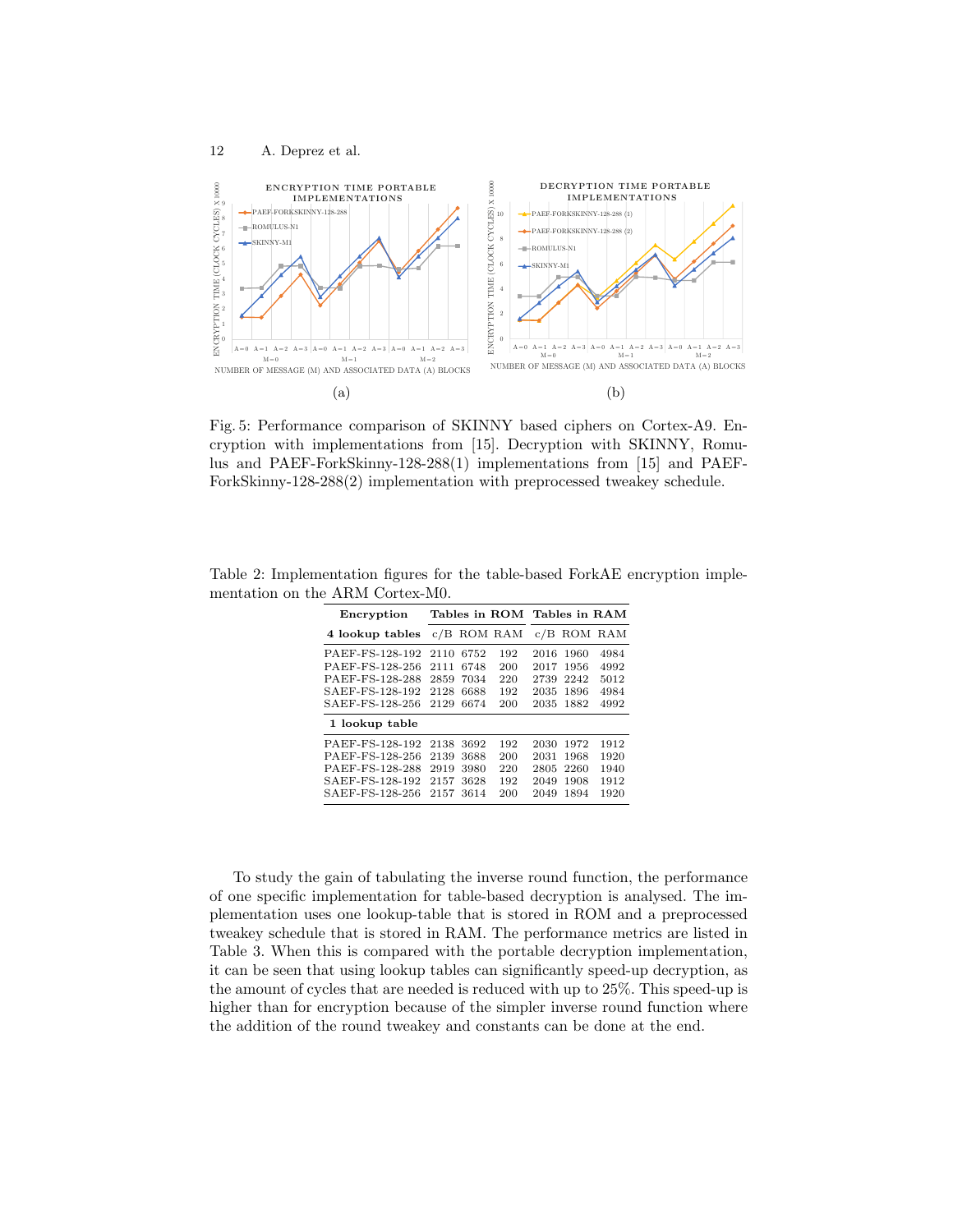<span id="page-12-0"></span>Table 3: Implementation figures for the table-based ForkAE decryption implementation on the ARM Cortex-M0.

| Decryption                | $c/B$ ROM RAM |     |
|---------------------------|---------------|-----|
| PAEF-FS-128-192 2241 3261 |               | 818 |
| PAEF-FS-128-256 2241 3253 |               | 826 |
| PAEF-FS-128-288 3156 3529 |               | 958 |
| SAEF-FS-128-192 2259 3317 |               | 818 |
| SAEF-FS-128-256 2257 3303 |               | 826 |

#### 6.3 Parallel Implementations

In Table [4](#page-12-1) we list the performance of ForkAE encryption and decryption on the ZYBO platform when the NEON SIMD implementations are used. For Fork-Skinny instances with a block-size  $n = 128$ , the S-box and its inverse are replaced with the 128-bit NEON implementation. For PAEF-ForkSkinny-64-192, the ForkSkinny implementation with parallel round function is used for encryption. Its decryption only features the parallel S-box layer, as it cannot benefit from parallelism in the round function.

For the 128-bit instances with the NEON S-box implementation, we observe a reduction in the amount of cycles for encryption and decryption of approximately 30% when compared to the portable implementations of Section [3.](#page-3-1) For the PAEF-ForkSkinny-128-288 instance with three tweakey matrices, this speed-up is a bit lower (27%). This can be explained by the larger relative importance of the tweakey calculations in this instance. The ROM size is reduced by approximately 500 bytes in all 128-bit instances. This follows from the smaller code size of the round function, which now uses the parallel NEON S-box implementation. The amount of RAM needed for encryption or decryption remains the same.

<span id="page-12-1"></span>Table 4: Implementation figures for the NEON SIMD implementations of ForkAE on the ZYBO platform.

|                 | Encryption |           |               | Decryption |               |     |
|-----------------|------------|-----------|---------------|------------|---------------|-----|
|                 |            |           | $c/B$ ROM RAM |            | $c/B$ ROM RAM |     |
| PAEF-FS-64-192  |            | 1184 3235 | 331           |            | 1390 2653     | 392 |
| PAEF-FS-128-192 | 736        | 2619      | 161           | 807        | 2551          | 810 |
| PAEF-FS-128-256 | 737        | 2651      | 169           |            | 806 2583      | 818 |
| PAEF-FS-128-288 |            | 1026 2863 | 189           |            | 1078 2783     | 950 |
| SAEF-FS-128-192 | 743        | 2491      | 161           |            | 812 2415      | 810 |
| SAEF-FS-128-256 | 743        | 2519      | 169           | 810        | 2419          | 818 |

The execution time of PAEF-ForkSkinny-64-192 encryption improves with almost 500 cycles per byte, i.e., 29%, when compared to the portable implementation from [\[15\]](#page-15-0). For decryption, the speed-up is smaller as the degree of parallelism is lower. With the NEON inverse S-box implementation, we still accelerate decryption with 17%.

A single round of the 64-bit SKINNY round function with a NEON S-box implementation executes in 95 clock cycles on the ARM Cortex-A9. With 17 rounds before the forking point and 23 rounds after the forking point, a single branch of the ForkSkinny primitive, which is equal to the execution of the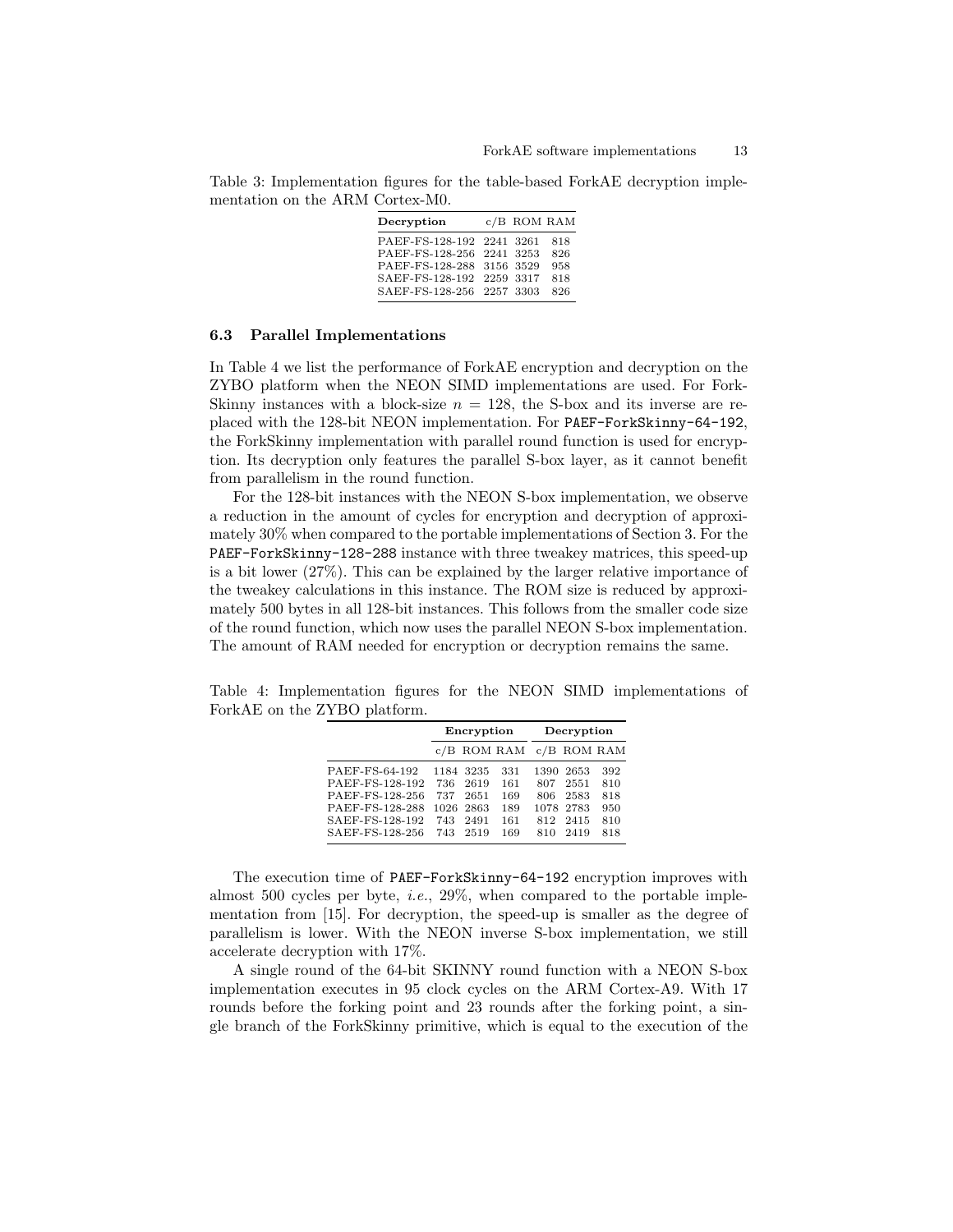SKINNY primitive, needs 40 of these rounds. Producing twice as much output by calculating both branches requires  $17 + 2 \times 23 = 63$  such rounds, or  $\frac{63}{40} = 1.58$ times the amount of computations. When the S-box is calculated in parallel for the branches after the forking point, two rounds are calculated in 112 clock cycles instead of  $2 \times 95$ . This way producing the double output requires only 1.10 times the amount of execution time of a single branch.

Other SKINNY-based candidates need  $M+1$  calls to the SKINNY primitive for M message blocks, while ForkAE, which has no fixed cost, needs M calls to the ForkSkinny primitive (with 1.10 times the computational cost). As a result, for implementations where no mode parallelism is exploited (e.g., for serial modes, like Romulus), ForkAE encryption will be faster for messages of up to 10 blocks. This is illustrated in Figure [6.](#page-13-0) We note that the SKINNY-AEAD and Romulus submissions to the NIST LWC competition do not include an instance with 64-bit blocks. However, when 256-bit SIMD hardware is available, this result could also be extended to the 128-bit instances.

<span id="page-13-0"></span>

Fig. 6: Comparison of encryption time of 64-bit ForkAE implementations with SKINNY-AEAD, expressed in number of equivalent calls to SKINNY primitive.

# 7 Conclusion

This paper studied the design of software implementations for the lightweight authenticated encryption scheme ForkAE. First, portable 32-bit implementations were described and analyzed on different platforms. We presented a method to significantly speed-up the decryption of ForkAE in these implementations.

In order to increase performance, two specialized implementations for two different target platforms were designed. The first implementation is designed for platforms where cache-timing attacks are not possible. It was shown that on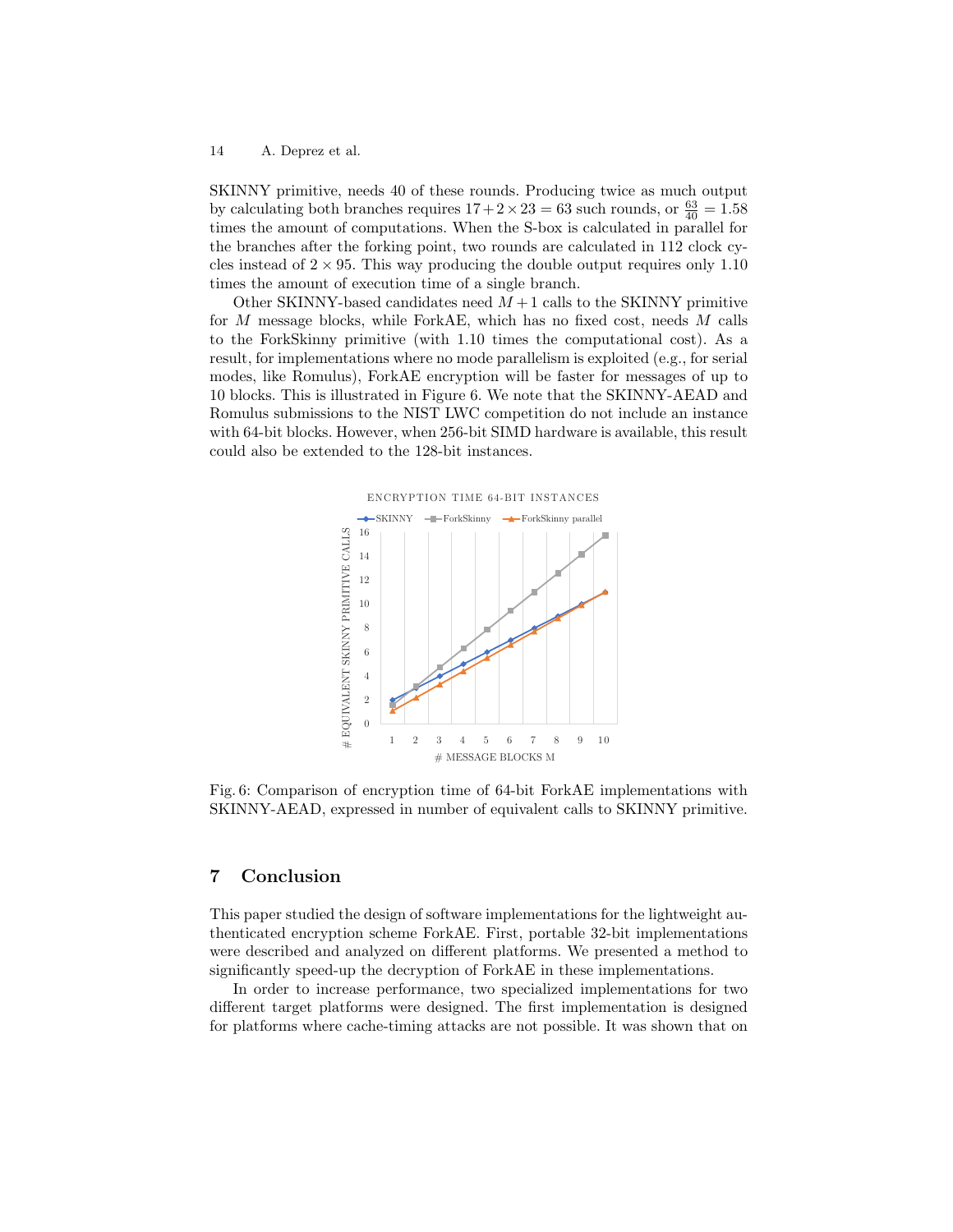these platforms the SKINNY round function and inverse round function can be transformed into a combination of table-lookups. This allowed for a significant increase in performance. The impact on the amount of memory needed for this implementation can be minimised by reducing the number of tables.

A second platform-specific implementation targets platforms with a NEON SIMD hardware extension. This paper described how in these platforms, the data-level parallelism in the ForkSkinny primitive can be exploited in efficient implementations with reduced latency. We exploited the first level of parallelism found in the SKINNY round function, and a second level of parallelism introduced by the forking step in ForkSkinny.

# References

- <span id="page-14-0"></span>1. Andreeva, E., Lallemand, V., Purnal, A., Reyhanitabar, R., Roy, A., Vizár, D.: Forkae v.1 (2019), [https://csrc.nist.gov/CSRC/media/](https://csrc.nist.gov/CSRC/media/Projects/lightweight-cryptography/documents/round-2/spec-doc-rnd2/forkae-spec-round2.pdf) [Projects/lightweight-cryptography/documents/round-2/spec-doc-rnd2/](https://csrc.nist.gov/CSRC/media/Projects/lightweight-cryptography/documents/round-2/spec-doc-rnd2/forkae-spec-round2.pdf) [forkae-spec-round2.pdf](https://csrc.nist.gov/CSRC/media/Projects/lightweight-cryptography/documents/round-2/spec-doc-rnd2/forkae-spec-round2.pdf)
- <span id="page-14-1"></span>2. Andreeva, E., Lallemand, V., Purnal, A., Reyhanitabar, R., Roy, A., Vizar, D.: Forkcipher: a new primitive for authenticated encryption of very short messages. Cryptology ePrint Archive, Report 2019/1004 (2019), [https://eprint.iacr.org/](https://eprint.iacr.org/2019/1004) [2019/1004](https://eprint.iacr.org/2019/1004)
- <span id="page-14-2"></span>3. Andreeva, E., Reyhanitabar, R., Varici, K., Vizár, D.: Forking a blockcipher for authenticated encryption of very short messages. Cryptology ePrint Archive, Report 2018/916 (2018), <https://eprint.iacr.org/2018/916>
- <span id="page-14-11"></span>4. ARM: CortexTM-A9 NEONTM Media Processing Engine, Technical Reference Manual (2012)
- <span id="page-14-3"></span>5. Beierle, C., Jean, J., Kölbl, S., Leander, G., Moradi, A., Peyrin, T., Sasaki, Y., Sasdrich, P., Sim, S.M.: The skinny family of block ciphers and its low-latency variant mantis. In: Annual International Cryptology Conference. pp. 123–153. Springer (2016)
- <span id="page-14-4"></span>6. Beierle, C., Jean, J., Kölbl, S., Leander, G., Moradi, A., Peyrin, T., Sasaki, Y., Sasdrich, P., Sim, S.M.: Skinny-aead and skinny-hash v1.1. Submission to Round 1 of the NIST Lightweight Cryptography Standardization process (2019)
- <span id="page-14-8"></span>7. Daemen, J., Rijmen, V.: AES proposal: Rijndael (1999)
- <span id="page-14-6"></span>8. Deprez, A.: ForkAE-SW. GitHub repository (2020), [https://github.com/](https://github.com/ArneDeprez1/ForkAE-SW) [ArneDeprez1/ForkAE-SW](https://github.com/ArneDeprez1/ForkAE-SW)
- <span id="page-14-5"></span>9. Iwata, T., Khairallah, M., Minematsu, K., Peyrin, T.: Romulus v1.2. Submission to the NIST Lightweight Cryptography Standardization process (2019)
- <span id="page-14-7"></span>10. Jean, J., Nikolić, I., Peyrin, T.: Tweaks and keys for block ciphers: the tweakey framework. In: International Conference on the Theory and Application of Cryptology and Information Security. pp. 274–288. Springer (2014)
- <span id="page-14-9"></span>11. Käsper, E., Schwabe, P.: Faster and timing-attack resistant aes-gcm. vol. 5747, pp. 1–17 (2009)
- <span id="page-14-10"></span>12. Kölbl, S.: AVX implementation of the skinny block cipher. GitHub repository (2018), [https://github.com/kste/skinny\\_avx](https://github.com/kste/skinny_avx)
- <span id="page-14-12"></span>13. Purnal, A., Andreeva, E., Roy, A., Vizár, D.: What the fork: Implementation aspects of a forkcipher. In: NIST Lightweight Cryptography Workshop 2019 (2019)